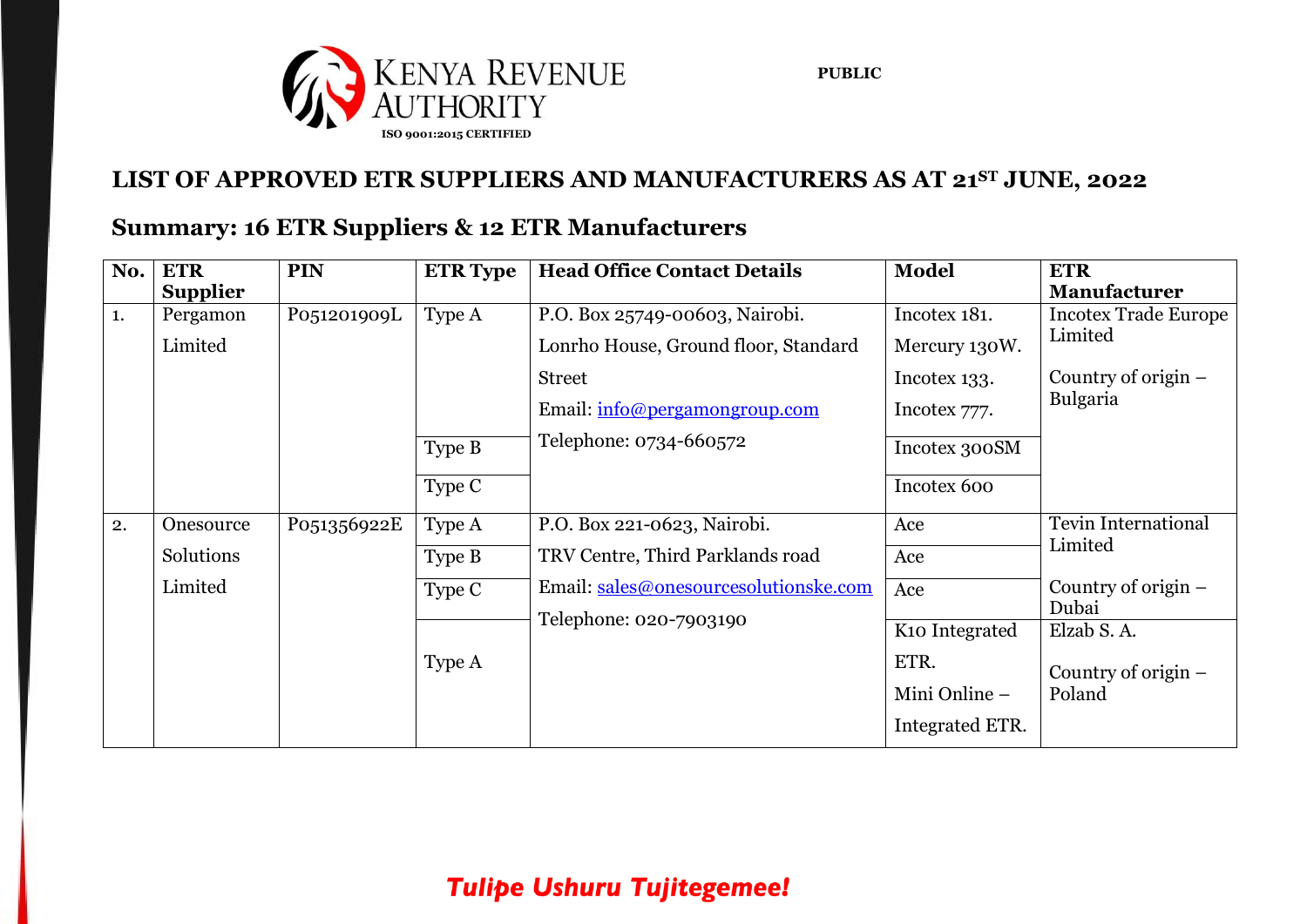

| 3. | Computech   | P000599855R | Type A | P.O. Box 59789-00200, Nairobi.                                   | Nano Online.       |                       |
|----|-------------|-------------|--------|------------------------------------------------------------------|--------------------|-----------------------|
|    | Limited     |             |        | Computech House, Waiyaki Way, Nairobi                            | Link Online.       |                       |
|    |             |             |        | Email: etr@computechlimited.com                                  | Sento Online.      |                       |
|    |             |             | Type B | Telephone: 0112-210358                                           | <b>Bono Online</b> |                       |
|    |             |             | Type C |                                                                  | Deon Online        | COMP S.A.             |
|    |             |             |        |                                                                  |                    |                       |
| 4. | The Copy    | P000597676Q | Type A | P.O. Box 49872-00100, Nairobi.                                   | Nano Online.       | Country of origin -   |
|    | Cat Limited |             |        | Encee Place, Muguga Lane, Nairobi.                               | Link Online.       | Poland                |
|    |             |             |        | Email: taxdevices@copycatgroup.com                               | Sento Online.      |                       |
|    |             |             | Type B | Telephone: 0800724955/0709-873000                                | <b>Bono Online</b> |                       |
|    |             |             | Type C |                                                                  | Deon Online        |                       |
| 5. | Total       | P051140749R | Type A | P.O. Box 43427-00100, Nairobi.                                   | TREMOL M23         | <b>Tremol Limited</b> |
|    | Solutions   |             |        | Level 3, Amee Arcade Parklands Road,                             | TREMOL S25         |                       |
|    | Limited     |             | Type B | Westlands, Nairobi.                                              | TREMOL G03         | Country of origin $-$ |
|    |             |             |        | Email: info@totalsolutions.co.ke                                 | TREMOL FP24        | Bulgaria              |
|    |             |             | Type C | Telephone: 0724-267814/ 0737-267813<br>020 3747007 / 020 3749056 | TREMOL G03         |                       |
|    |             |             |        |                                                                  |                    |                       |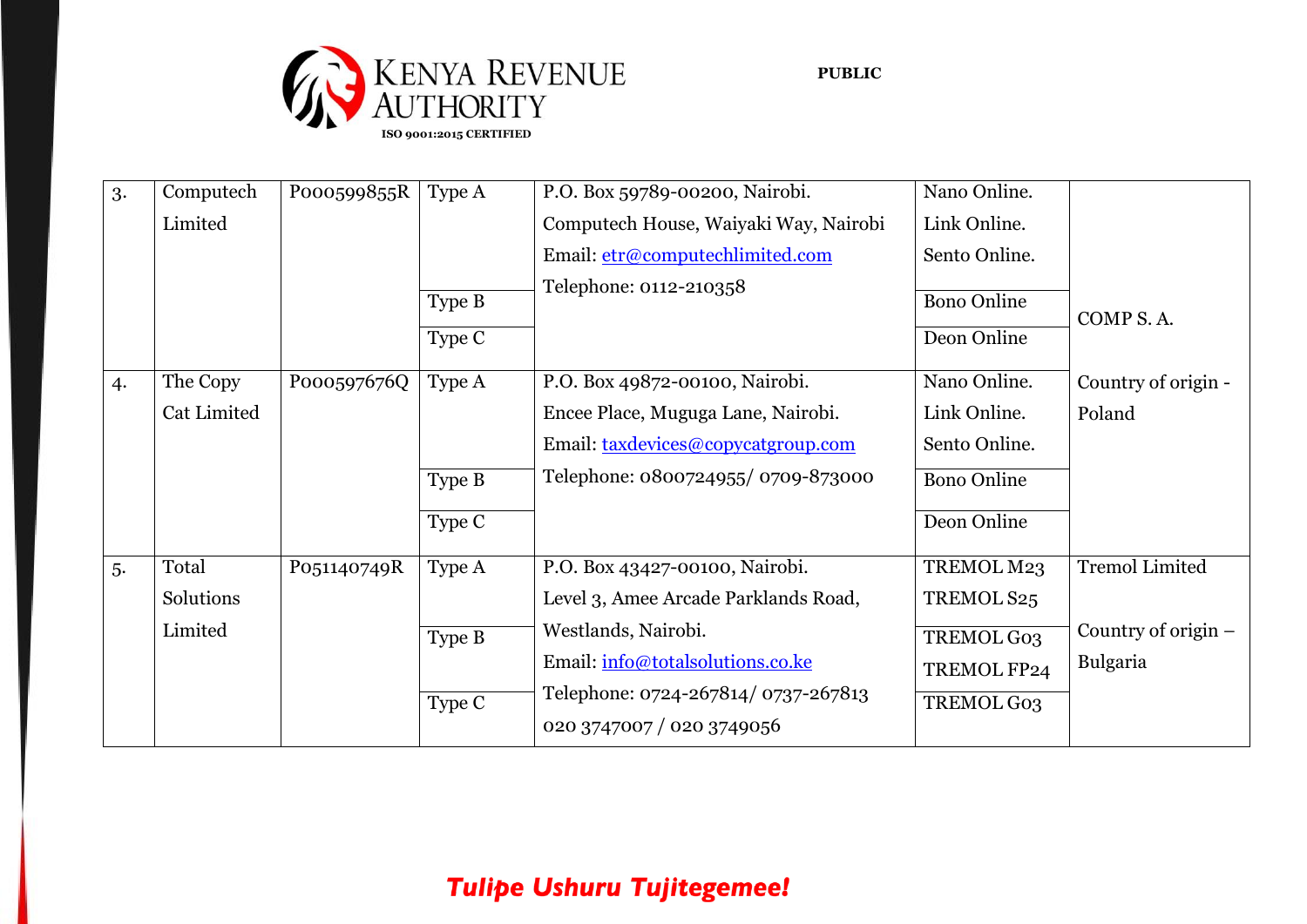

| 6. | Advatech        | P051138983Z | Type A | P.O. Box 13690-00800, Westlands.           | TREMOL M23       | <b>Tremol Limited</b>       |
|----|-----------------|-------------|--------|--------------------------------------------|------------------|-----------------------------|
|    | Office          |             |        | Soin Arcade, Westlands Road                | TREMOL S25       |                             |
|    | <b>Supplies</b> |             | Type B | Email: customercare@advatech.co.ke         | TREMOL G03       | Country of origin $-$       |
|    | Limited         |             |        | Telephone: 0716-971622/ 0731-262990        | TREMOL FP24      | Bulgaria                    |
|    |                 |             | Type C |                                            | TREMOL G03       |                             |
|    |                 |             | Type A |                                            | Register<br>Cash | Datecs Limited              |
|    |                 |             |        |                                            | Datecs WP-25     | Country of origin -         |
|    |                 |             | Type B |                                            | <b>Datecs</b>    | <b>Bulgaria</b>             |
|    |                 |             |        |                                            | FP700MX          |                             |
|    |                 |             | Type C |                                            | <b>Datecs</b>    |                             |
|    |                 |             |        |                                            | FT100MX          |                             |
| 7. | Knots           | P051135393E | Type A | P.O. Box 10909-00400, Nairobi              | Neon             | Xiamen Fiscat               |
|    | Computers       |             |        | Occidental Plaza, Muthithi Road, Westlands | Super            | Electrical Ltd.             |
|    | Ltd             |             | Type D | Email: knots@kenyaweb.com                  | IPalm            |                             |
|    |                 |             |        | Telephone: 0720-826466                     |                  | Country of origin-<br>China |
| 8. | Minitech        | P051578249U | Type D | P.O. Box 534-00241, Kitengela              | IPalm            |                             |
|    | Technologies    |             |        | Development House 6th Floor, Tom Mboya     |                  |                             |
|    | Limited         |             |        | Email: info@minitechtechnologies.co.ke     |                  |                             |
|    |                 |             |        | Telephone: 0718-774871                     |                  |                             |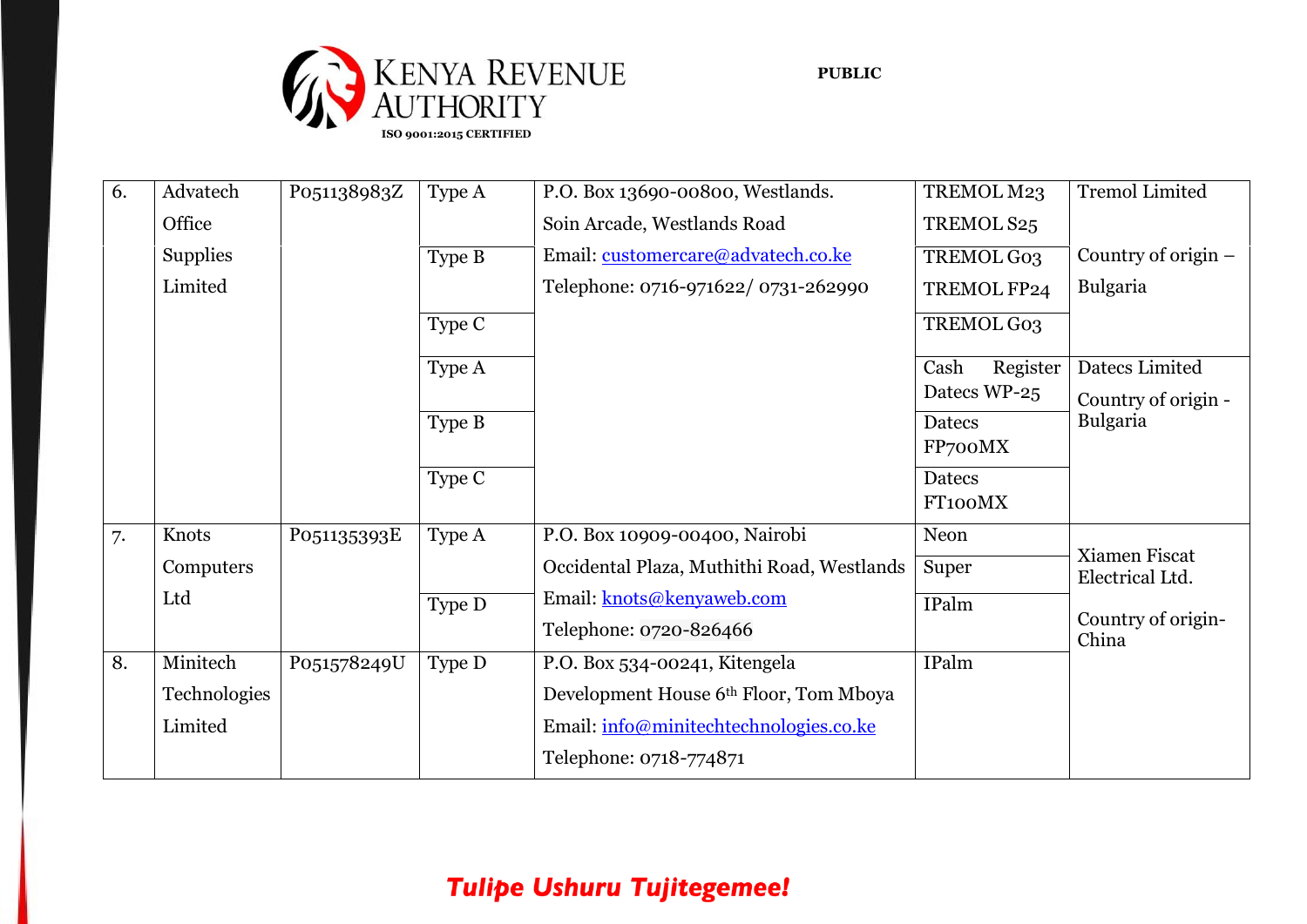

| 9   | Compulynx    | P051109735B | Type A | P.O. Box 79013-00400, Nairobi.               | TMU-FB33A       | <b>DTR</b> International       |
|-----|--------------|-------------|--------|----------------------------------------------|-----------------|--------------------------------|
|     | Limited      |             | Type B | The centre print, Parklands Road.            | TMU-FB33B       | $DWC - LLC$                    |
|     |              |             | Type C | Email: sales@compulynx.com                   | TMU-FB33C       | Country of origin -            |
|     |              |             |        | Telephone: 020-3747060/61                    |                 | Dubai                          |
| 10. | Novacom      | P051117661B | Type A | P.O. Box 49076-00100, Nairobi.               | Ace             | Tevin International            |
|     | Systems      |             | Type B | 200 Mebank Tower, Jakaya Kikwete             | Ace             | Limited                        |
|     | Limited      |             | Type C | (Mlimani) Road                               | Ace             | Country of origin $-$          |
|     |              |             |        | Email: info@novacom.co.ke                    |                 | Dubai                          |
|     |              |             |        | Telephone: 020-2731000                       |                 |                                |
| 11. | Wisepower    | P051365834G | Type A | P.O. Box 34495-00100, Nairobi.               | Ace             |                                |
|     | Technologies |             | Type B | Nelleon Place, Rhapta Road                   | Ace             |                                |
|     | Limited      |             | Type C | Email: admin@wisetechnologies.net            | Ace             |                                |
|     |              |             | Type A | Telephone: 0722-778863                       | N <sub>86</sub> | Shenzhen Xingode               |
|     |              |             | Type D |                                              | N <sub>5</sub>  | Technology Co.<br>(Nexgo)      |
| 12. | Matrix       | P051391409R | Type A | P.O. Box 34495-00100, Nairobi.               | N86             |                                |
|     | Telematics   |             | Type D | 6th Floor Coffee Plaza, Haile Selasie Avenue | N <sub>5</sub>  | Country of origin $-$<br>China |
|     | Ltd          |             |        | Email: info@matrixtelematic.com              |                 |                                |
|     |              |             |        | Telephone: 0706-347795/0745-624963           |                 |                                |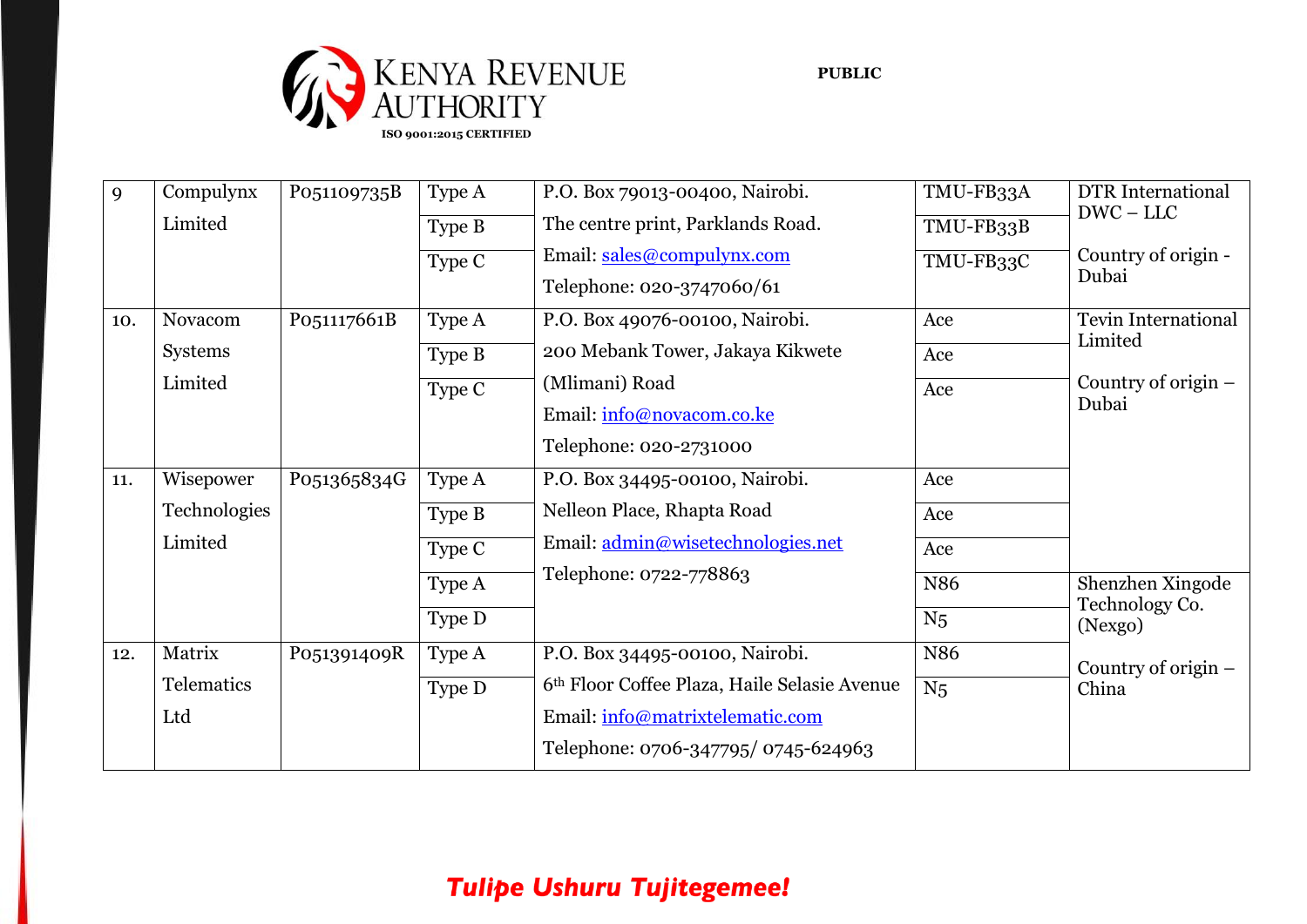

| 13. | Ezeemoney    | P051414424T | Type A | P.O. Box 14636-00100, Nairobi.          | <b>TRACKSOL</b>               | P Plus SDN BHD      |
|-----|--------------|-------------|--------|-----------------------------------------|-------------------------------|---------------------|
|     | Ltd          |             |        | Red Brick Court Hse 706A, Kandara Road. |                               | Country of origin - |
|     |              |             |        | Email: info@ezeemoney.co.ke             |                               | Malaysia            |
|     |              |             |        | Telephone: 0775-532468/ 0783-885285/    |                               |                     |
|     |              |             |        | 0724-566302.                            |                               |                     |
| 14. | Lynx         | P051218284L | Type A | P.O. Box 1685-00606, Nairobi.           | <b>FIS NANO</b>               | Xiamen Datamega     |
|     | Distribution |             |        | The centre point, Parklands Road.       |                               | Technology Co. Ltd  |
|     | Limited      |             |        | Email: etr@lynxdistribution.com         |                               | Country of origin - |
|     |              |             |        | Telephone: 0731-731523/ 020-3747229     |                               | China               |
|     |              |             | Type A |                                         | <b>ACLAS CRV3X</b>            | Xiamen Pinnacle     |
|     |              |             | Type D |                                         | <b>ACLAS FC4</b>              | Electrical Co. Ltd  |
| 15. | Dejavu       | P051238105V | Type A | P.O. Box 12508-00400, Nairobi.          | <b>ACLAS CRV<sub>5</sub>X</b> | Country of origin - |
|     | Technologies |             |        | Rahimtullar Trust Building, Moi Avenue. |                               | China               |
|     | Ltd          |             | Type D | Email:customercare@dejavutechkenya.com  | <b>ACLAS FC4</b>              |                     |
|     |              |             |        | Telephone: 0722-458928/0726-106253/     |                               |                     |
|     |              |             |        | 0712-097340/0721-237509                 |                               |                     |